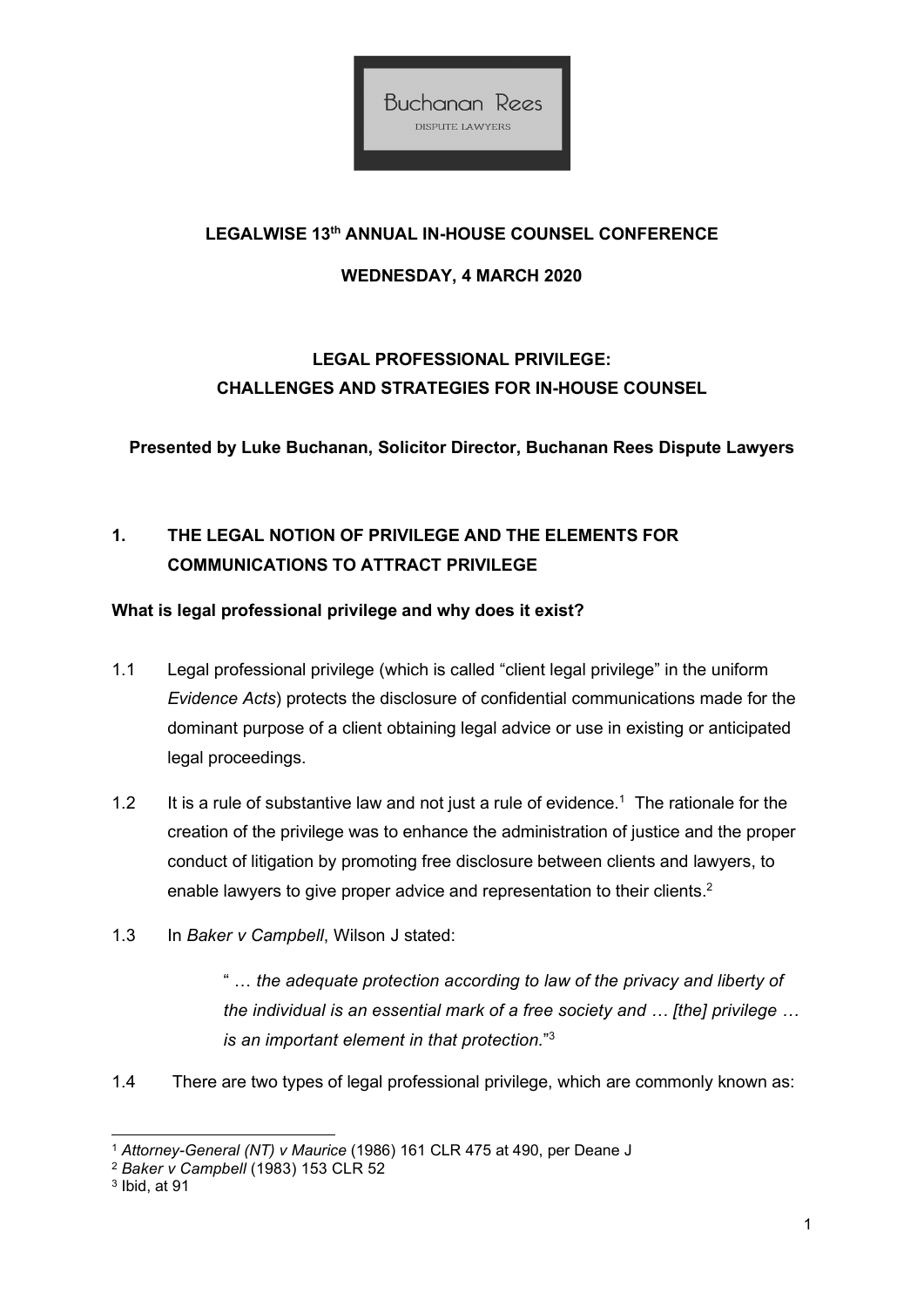

- (a) "legal advice privilege", which applies to confidential communications passing between a client and a lawyer (or in some circumstances, between the client or lawyer and a third party) made for the dominant purpose of enabling the client to obtain legal advice; and
- (b) "litigation privilege", which applies to confidential communications passing between a client and a lawyer (or in some circumstances, between the client or lawyer and a third party) made for the dominant purpose of use in, or in relation to, litigation which is either on foot or in contemplation.

### The elements of legal professional privilege

- 1.5 Legal professional privilege is recognised both under the common law and in the uniform Evidence Acts in force across various Australian jurisdictions (including New South Wales and the Commonwealth).
- 1.6 In both, there are 3 elements required for a communication to attract the privilege.
- 1.7 First, with some limited exceptions (see below), there must be a communication. Legal professional privilege does not protect physical objects other than those (such as a document or computer disc) that contain a record of a communication.
- 1.8 This means that, subject to satisfying the second and third elements below, legal profession privilege applies to:
	- (a) actual lawyer/client communications, such as letters, emails, facsimiles, telephone calls, text messages and conferences (as well as records of those communications, such as file notes);
	- (b) notes, memoranda and other documents that relate to information sought by a legal adviser to enable him or her to advise; $4$

<sup>4</sup> See Trade Practices Commission v Sterling (1979) 36 FLR 244 at 246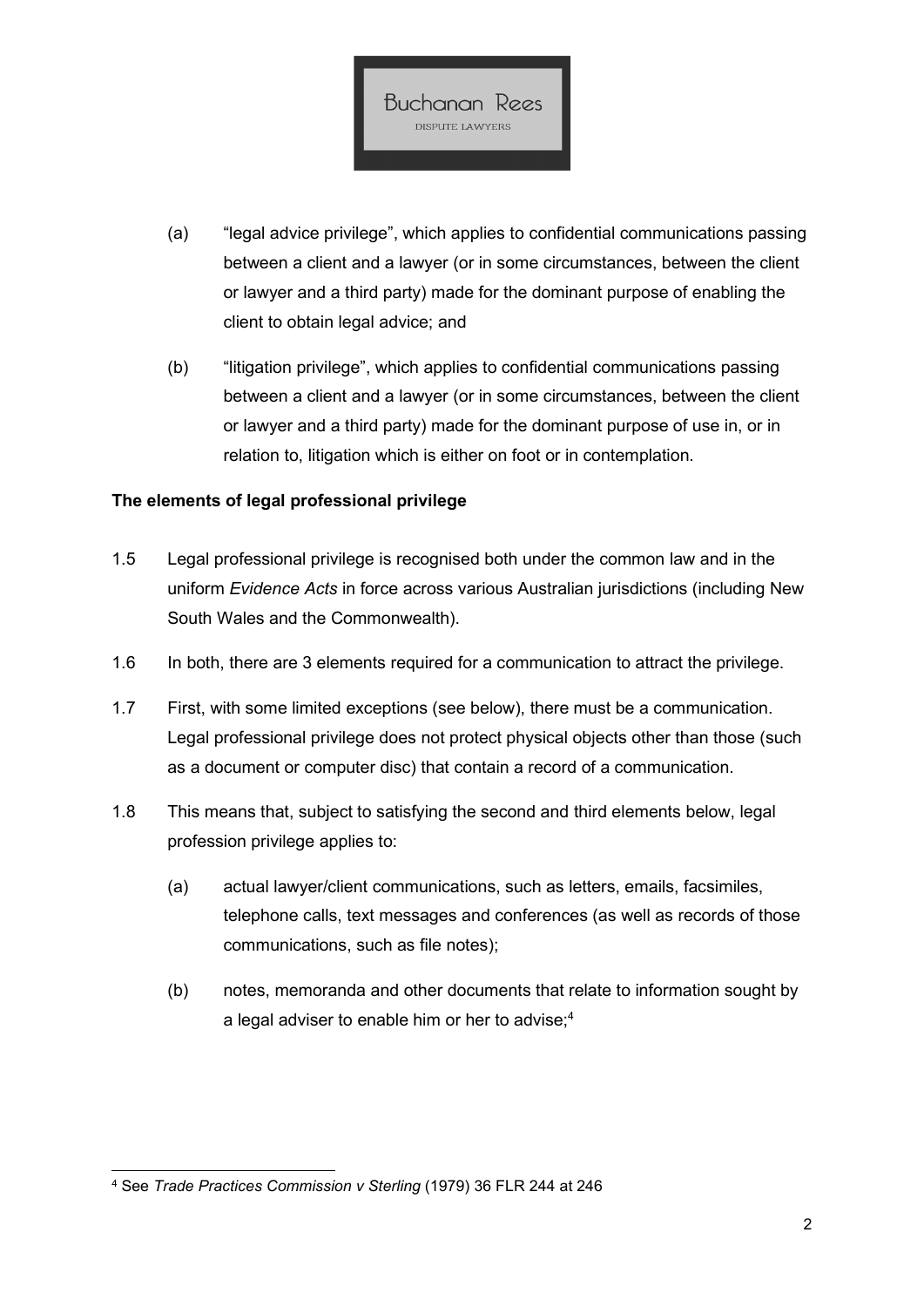

- (c) drafts, notes and other material brought into existence for the purpose of communication to the lawyer, whether or not they are actually communicated to the lawyer;<sup>5</sup> and
- (d) communications with a third party for the dominant purpose of submission to the lawyer to enable the client to obtain legal advice. $6$
- 1.9 Second, the communication must be confidential. In this context, "confidential" refers to:
	- (a) communications made in confidence by one person to another; $\frac{7}{7}$  or
	- (b) professional communications in a professional manner.<sup>8</sup>
- 1.10 Third, the communication must be made for the dominant purpose of the client obtaining legal advice or use in existing or anticipated legal proceedings.
- 1.11 In the uniform Evidence Acts, this is stated expressly in the relevant sections (discussed below).
- 1.12 In relation to the common law, in Esso Australia Resources Ltd v Federal Commissioner of Taxation,<sup>9</sup> the High Court overturned the sole purpose test which it had enunciated in Grant v Downs.<sup>10</sup>
- 1.13 The dominant purpose is the ruling, prevailing, paramount or most influential purpose.<sup>11</sup> It follows that a communication is not privileged if one purpose for its creation is to obtain legal advice but there are other equally (or more) important purposes.

<sup>5</sup> See Saunders v Commissioner of Australian Federal Police (1998) 160 ALR 469 at 472

<sup>6</sup> See Pratt Holdings v Commissioner of Taxation (2004) 136 FCR 357

<sup>7</sup> Johns v Australian Securities and Investments Commission (1993) 178 CLR 408 at 436, per Dawson J

<sup>8</sup> Lawrence v Campbell (1859) 4 Drew. 485 at 490 per Kindersley V.C.

<sup>9</sup> (1999) 201 CLR 49

<sup>10</sup> (1976) 135 CLR 674

<sup>&</sup>lt;sup>11</sup> Federal Commission of Taxation v Spotless Services Ltd (1996) 186 CLR 404 at 416; Grant v Downs (1976) 135 CLR 674 at 678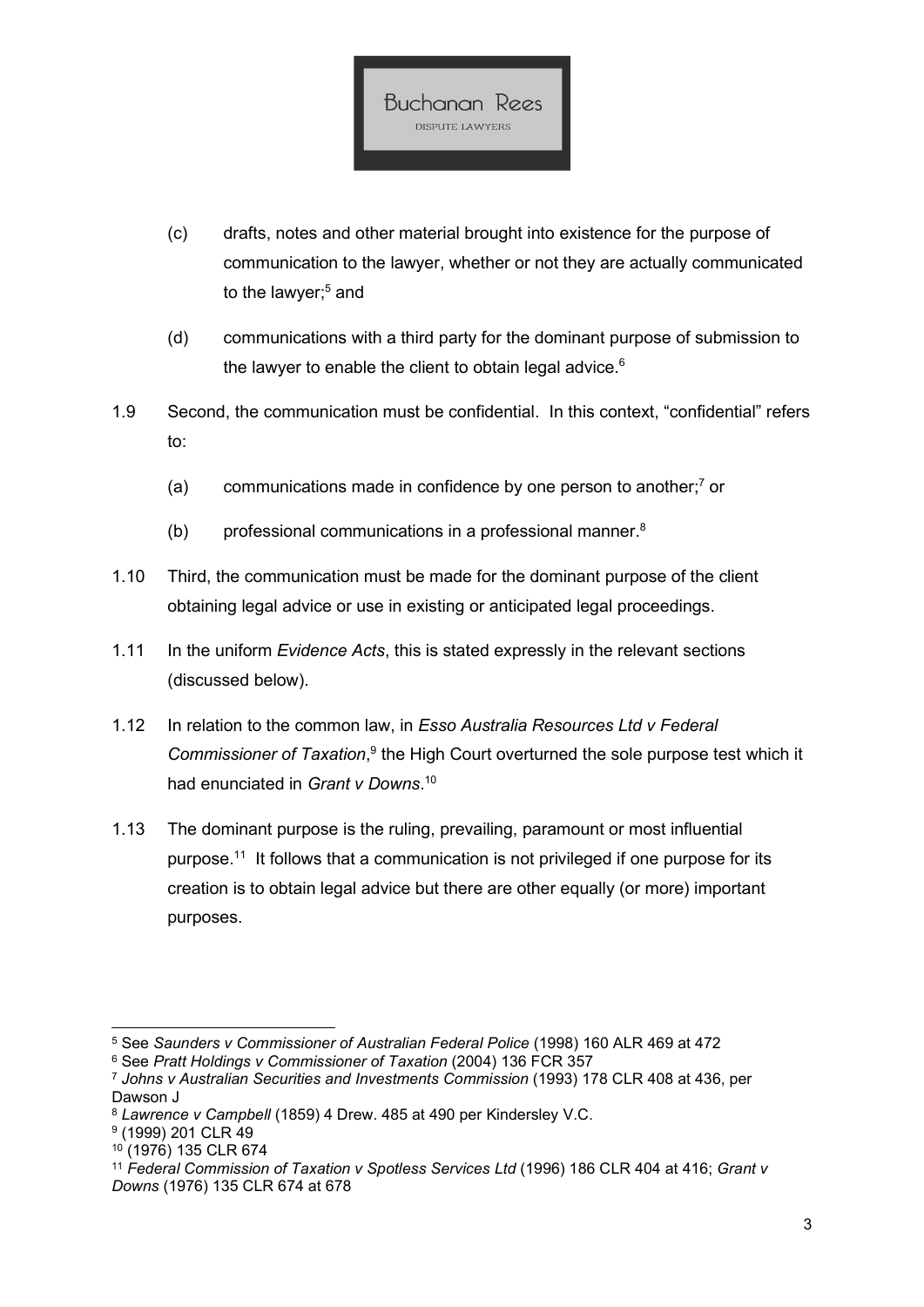

- 1.14 A good example which illustrates that position is the case of Sydney Airports Corporation Limited v Singapore Airlines Ltd. 12
- 1.15 In that case, an aerobridge at Sydney airport, operated by Qantas Airways Limited, had malfunctioned, causing a door to be sheared off a Singapore Airlines plane. Ms Wilder was an in-house counsel for Sydney Airports Corporation Limited (SACL) and she commissioned an expert report into the incident, on behalf of SACL.
- 1.16 Approximately 3 years after the incident, Singapore Airlines commenced proceedings against SACL and Qantas. In that litigation, SACL claimed privilege over the expert report. SACL asserted that the report was commissioned for the dominant purpose of litigation which was anticipated at the time of the commissioning.
- 1.17 At first instance, McDougall J found that there were 3 other purposes for the report which were unrelated to litigation, namely:
	- (a) to enable SACL to understand what had caused the incident;
	- (b) to satisfy the Airline Operations Committee that the aerobridge was safe before it was put back into use; and
	- (c) so that SACL could ensure similar incidents did not occur in the future.
- 1.18 While litigation was a fourth purpose for the report, His Honour found that SACL had not discharged its onus to establish that the report was prepared for the dominant purpose of litigation.
- 1.19 An appeal against that decision was dismissed, with the NSW Court of Appeal finding:

"The evidence that the report was always to be deployed for non-privileged purposes, which purposes were of significance to the Claimant – particularly to have the aerobridge back in service – was such that although the privileged purpose may have been the most important single factor, it was not shown to be dominant".<sup>13</sup>

<sup>12</sup> [2005] NSWCA 47

<sup>13</sup> [2005] NSWCA 47 at 55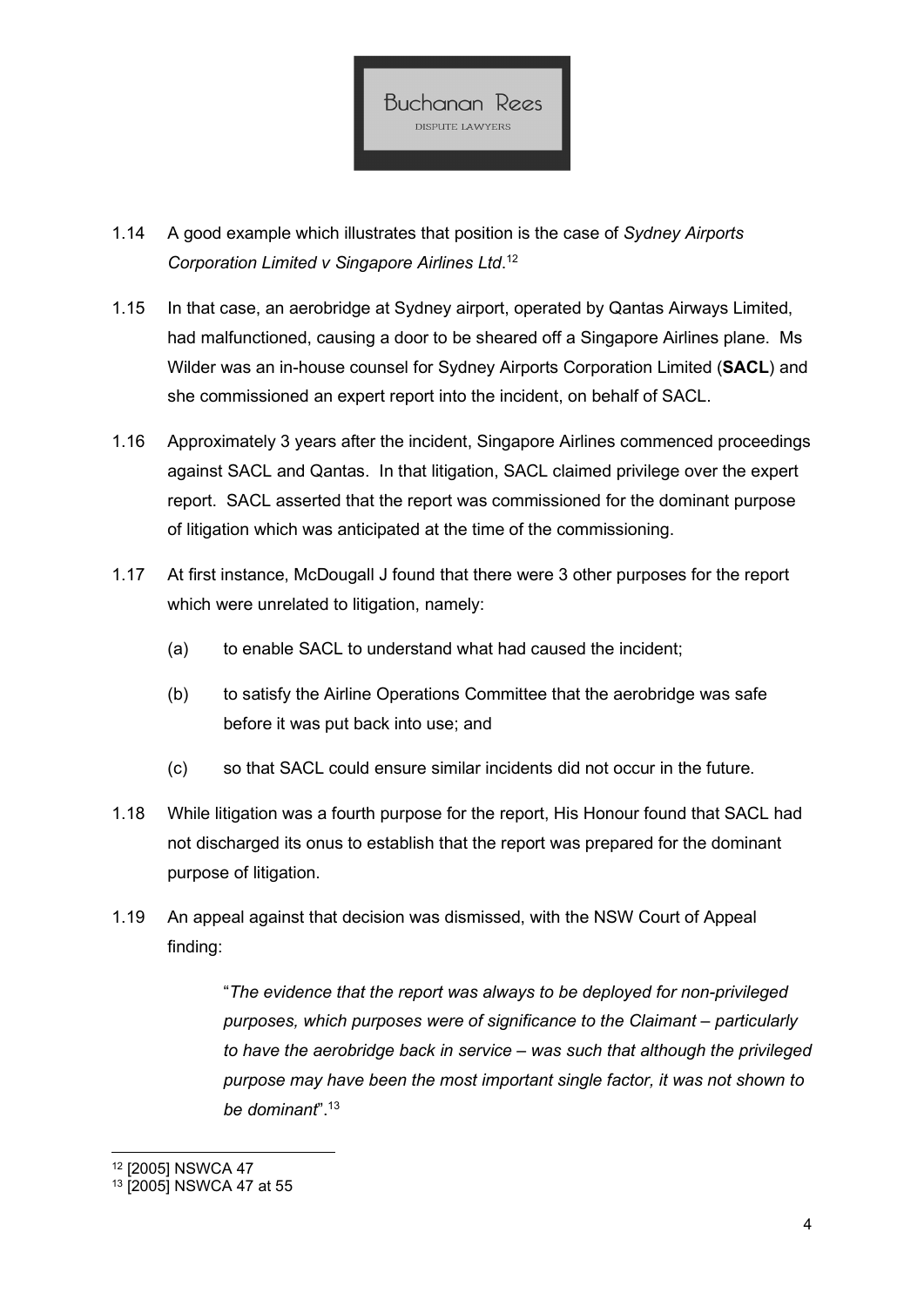

### Legal advice privilege

1.20 In the Evidence Act 1995 (NSW), section 118 deals with legal advice privilege. That section provides:

> "Evidence is not to be adduced if, on objection by a client, the court finds that adducing the evidence would result in disclosure of:

(a) a confidential communication made between the client and a lawyer; or

(b) a confidential communication made between 2 or more lawyers acting for the client; or

(c) the contents of a confidential document (whether delivered or not) prepared by the client, lawyer or another person;

for the dominant purpose of the lawyer, or one or more of the lawyers, providing legal advice to the client."

- 1.21 Accordingly, in terms, the section applies to the adducing of evidence (that is, at trial). However, in New South Wales, pre-trial procedures (such as discovery, subpoenas and notices to produce) are also governed by the relevant Evidence Act provisions.<sup>14</sup> That is different from Commonwealth jurisdictions, where the relevant provisions of the Evidence Act 1995 (Cth) apply at trial only and pre-trial procedures are governed by the common law.
- 1.22 Under the common law, legal advice privilege attaches to confidential communications between a client and a legal adviser for the dominant purpose of giving or obtaining legal advice.<sup>15</sup>
- 1.23 It is worth noting that communications for the dominant purpose of a client obtaining, (or a lawyer giving) legal advice will usually include not only the advice itself but also

<sup>&</sup>lt;sup>14</sup> See Evidence Act 1995 (NSW), s.131A

<sup>15</sup> Esso Australia Resources Ltd v Federal Commissioner of Taxation (1999) 201 CLR 49 at 64-65; Daniels Corporation International Pty Ltd v Australian Competition & Consumer Commission (2002) 213 CLR 543 at 552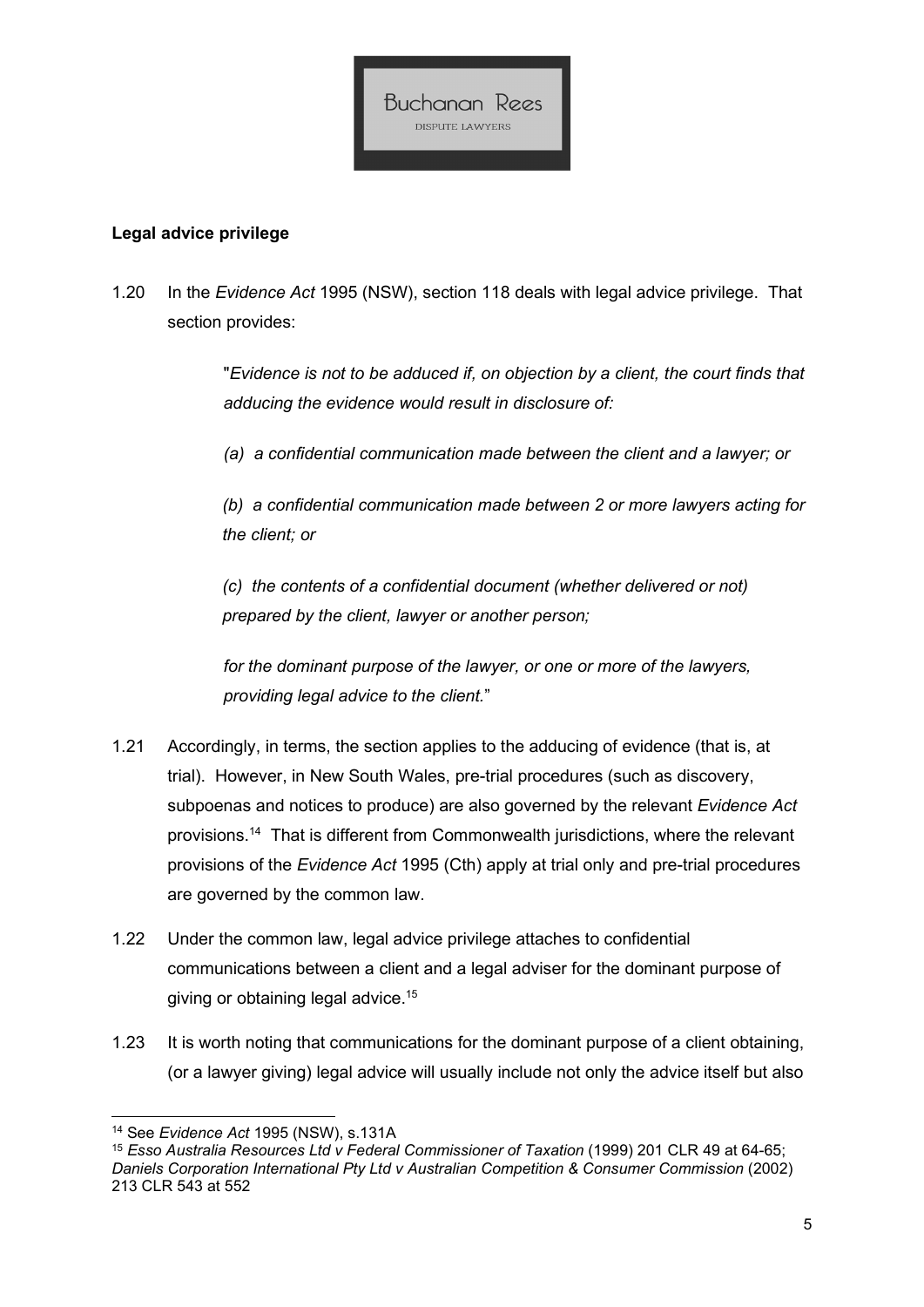

the request for the advice and any other instructions provided by the client to the lawyer in order to enable the provision of the advice.

1.24 Further, the concept of legal advice is quite wide and is not limited to advice about legal rights and obligations. For example, it includes advice as to what the client should do (or not do) in the relevant legal context. That said, it does not include advice which is purely of a commercial nature.<sup>16</sup>

### Litigation privilege

1.25 In the Evidence Act 1995 (NSW), section 119 deals with litigation privilege. That section provides:

> "Evidence is not to be adduced if, on objection by a client, the court finds that adducing the evidence would result in disclosure of:

> (a) a confidential communication between the client and another person, or between a lawyer acting for the client and another person, that was made, or

(b) the contents of a confidential document (whether delivered or not) that was prepared,

for the dominant purpose of the client being provided with professional legal services relating to an Australian or overseas proceeding (including the proceeding before the court), or an anticipated or pending Australian or overseas proceeding, in which the client is or may be, or was or might have been, a party."

- 1.26 Again:
	- (a) in terms, the section applies to the adducing of evidence at trial;
	- (b) in New South Wales, however, pre-trial procedures are also governed by the relevant Evidence Act provisions; and

<sup>16</sup> See, e.g., Three Rivers District Council v Governor and Company of the Bank of England (No 6) [2004] UKHL 48; [2005] 1 AC 610; DSE (Holdings) Pty Ltd v Intertan Inc (2003) 135 FCR 151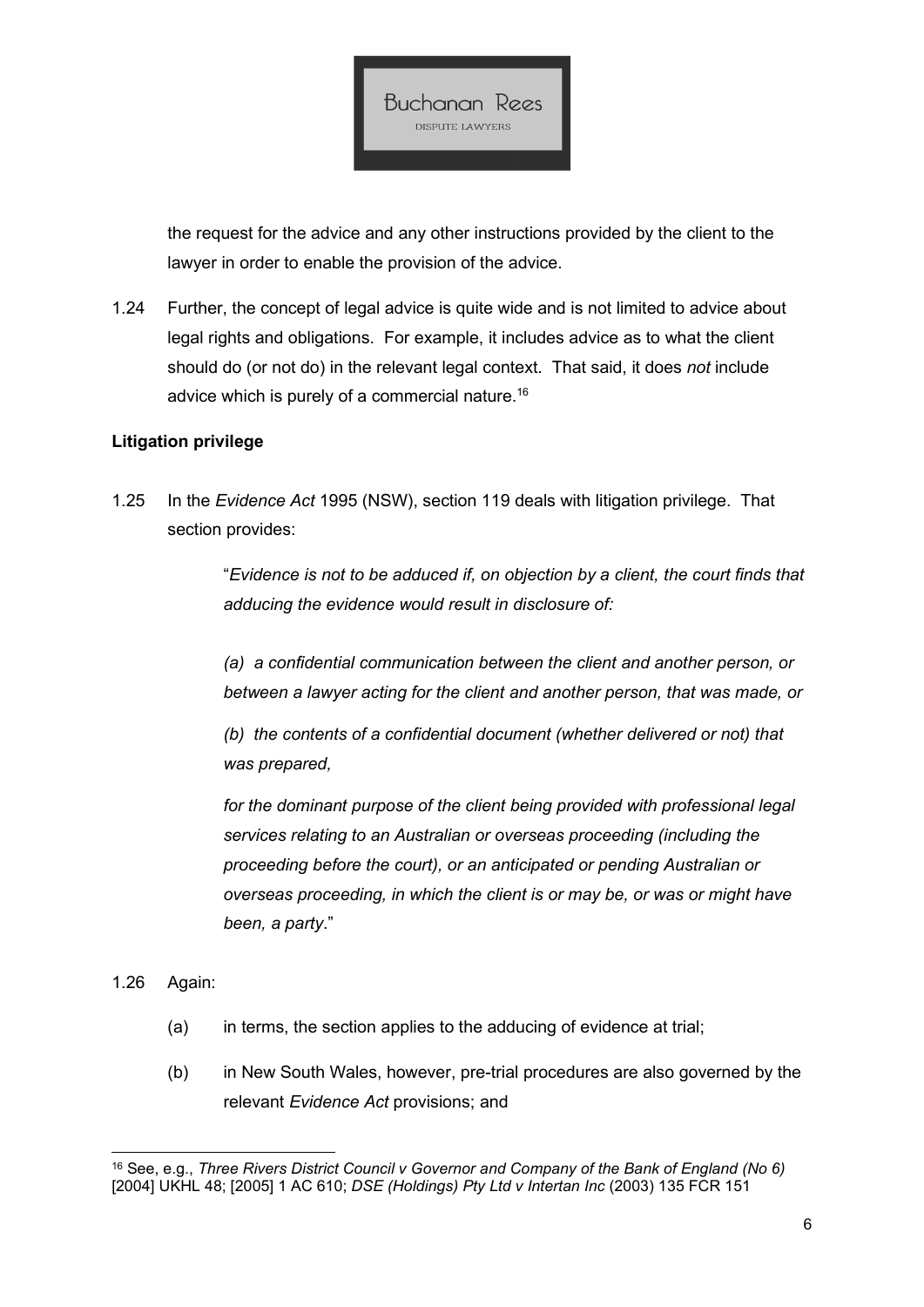

- (c) that position is different from Commonwealth jurisdictions, where the Evidence Act 1995 (Cth) applies at trial but pre-trial procedures are governed by the common law.
- 1.27 Under the common law, litigation privilege attaches to confidential communications between a client and a legal adviser, or a third party, made for the dominant purpose of use in, or in relation to, litigation which is already on foot or which is anticipated or in contemplation.<sup>17</sup>
- 1.28 For litigation to be "anticipated", there must be a real prospect of litigation and not just a speculative possibility or vague apprehension that it may ensue. However, it does not have to be more likely than not.<sup>18</sup>
- 1.29 In Perazzoli v BankSA, a division of Westpac Banking Corporation Limited,<sup>19</sup> investors brought class action proceedings on behalf of all persons who had advanced monies to a private lending business, alleging that the business was a Ponzi scheme implemented with the knowing assistance of BankSA, a division of Westpac.
- 1.30 BankSA issued subpoenas to a firm of solicitors and a litigation funder. In responding to the subpoenas, the firm and the funder claimed privilege over numerous documents.
- 1.31 At first instance, the claims for privilege in relation to documents that came into existence before 30 June 2013 were refused. Those documents had been created in the preparatory stages of the class action, before any of the investors had entered into a formal retainer agreement with the firm of solicitors or signed a litigation funding agreement. His Honour held that at that stage, litigation was no more than "a vague prospect".

<sup>17</sup> Mitsubishi Electric Australia Pty Ltd v Victorian Workcover Authority [2002] 4 VR 332 at 335

<sup>&</sup>lt;sup>18</sup> Mitsubishi Electric Australia Pty Ltd v Victorian Workcover Authority [2002] 4 VR 332 at 335; James v Workcover Queensland [2001] 2 Qd R 626; [2000] QCA 507

<sup>19</sup> [2017] FCAFC 204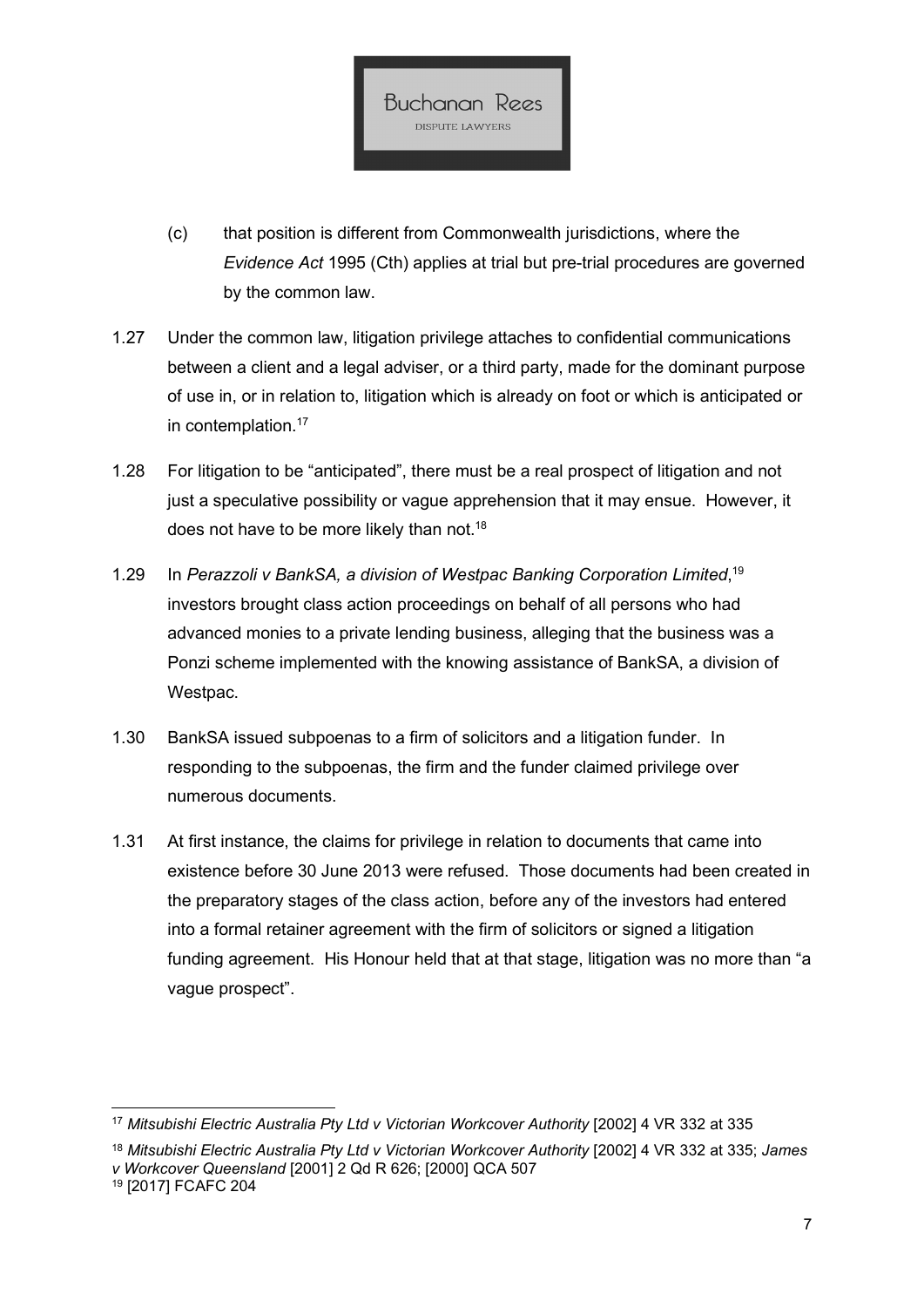

- 1.32 On appeal to the Full Court of the Federal Court, that finding was overturned. It was held that the evidence demonstrated that:
	- (a) the solicitors built a case against BankSA in late 2009 and early 2010;
	- (b) preparation then slowed as the firm waited for the results of a liquidators' investigation, awaited bankruptcy examinations and endeavoured to finalise litigation funding; and
	- (c) however, litigation was still "reasonably in anticipation" during this time.
- 1.33 The Full Court noted that:
	- (a) the collapse of an investment scheme involving allegations of fraud and causing multi-million-dollar losses very often leads to litigation and this "might well have" resulted in litigation;
	- (b) large class actions involve significant legal work in the incipient stages and case preparation is often slow;
	- (c) a lawyer's delay should not mean that clients lose the benefit of litigation privilege;
	- (d) litigation may be reasonably anticipated without nailing down the funding arrangements for the proposed case; and
	- (e) investors would not have paid significant disbursements during the investigation stage unless they were seeking to gather information in aid of prospective litigation.
- 1.34 In the earlier decision of Ensham Resources v AIOI Insurance, $20$  Cowdroy J confirmed that, in order for a party to discharge the onus of proof in respect of a claim for litigation privilege:
	- (a) litigation must be reasonably in contemplation; and

<sup>20</sup> [2012] FCA 710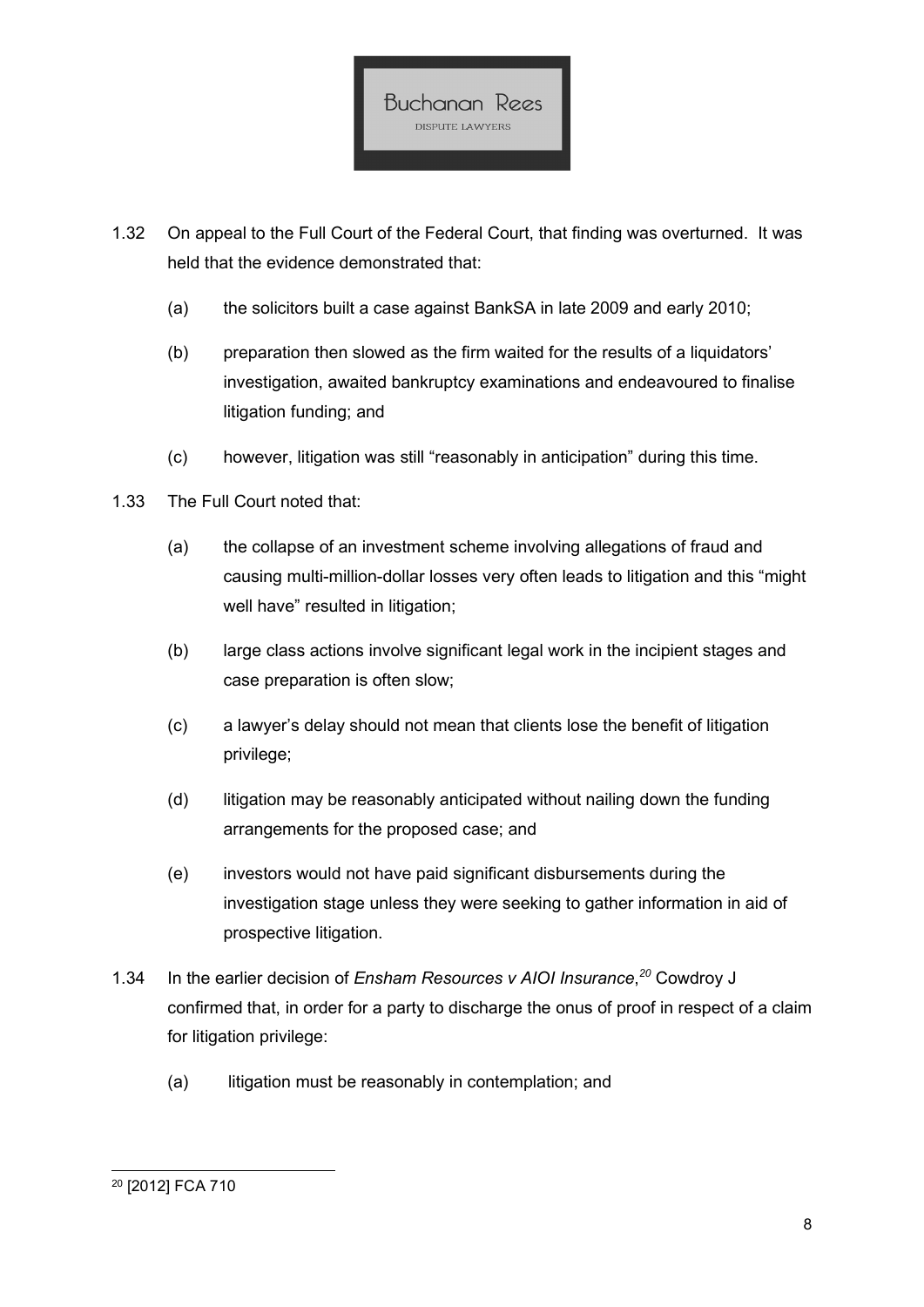

(b) the relevant documents must have been prepared for the dominant purpose of providing assistance or advice with respect to that anticipated litigation.

### Waver of legal professional privilege

- 1.35 For completeness, it should be noted that, where a communication is privileged at the time of being brought into existence, the privilege can be waived.
- 1.36 In short, waiver of legal professional privilege occurs where the party entitled to the privilege (i.e., the client) performs an act inconsistent with the confidence preserved by it.
- 1.37 Under the common law, the leading Australian decision on waiver of legal professional privilege is Mann  $v$  Carnell.<sup>21</sup>
- 1.38 In the Evidence Act 1995 (NSW), section 122 deals with waiver of privilege. That section provides (emphasis added):

"(1) This Division does not prevent the adducing of evidence given with the consent of the client or party concerned.

(2) Subject to subsection (5), this Division does not prevent the adducing of evidence if the client or party concerned has acted in a way that is inconsistent with the client or party objecting to the adducing of the evidence because it would result in a disclosure of a kind referred to in section 118, 119 or 120.

(3) Without limiting subsection (2), a client or party is taken to have so acted if:

(a) the client or party knowingly and voluntarily disclosed the substance of the evidence to another person, or

(b) the substance of the evidence has been disclosed with the express or implied consent of the client or party.

<sup>21</sup> (1999) 201 CLR 1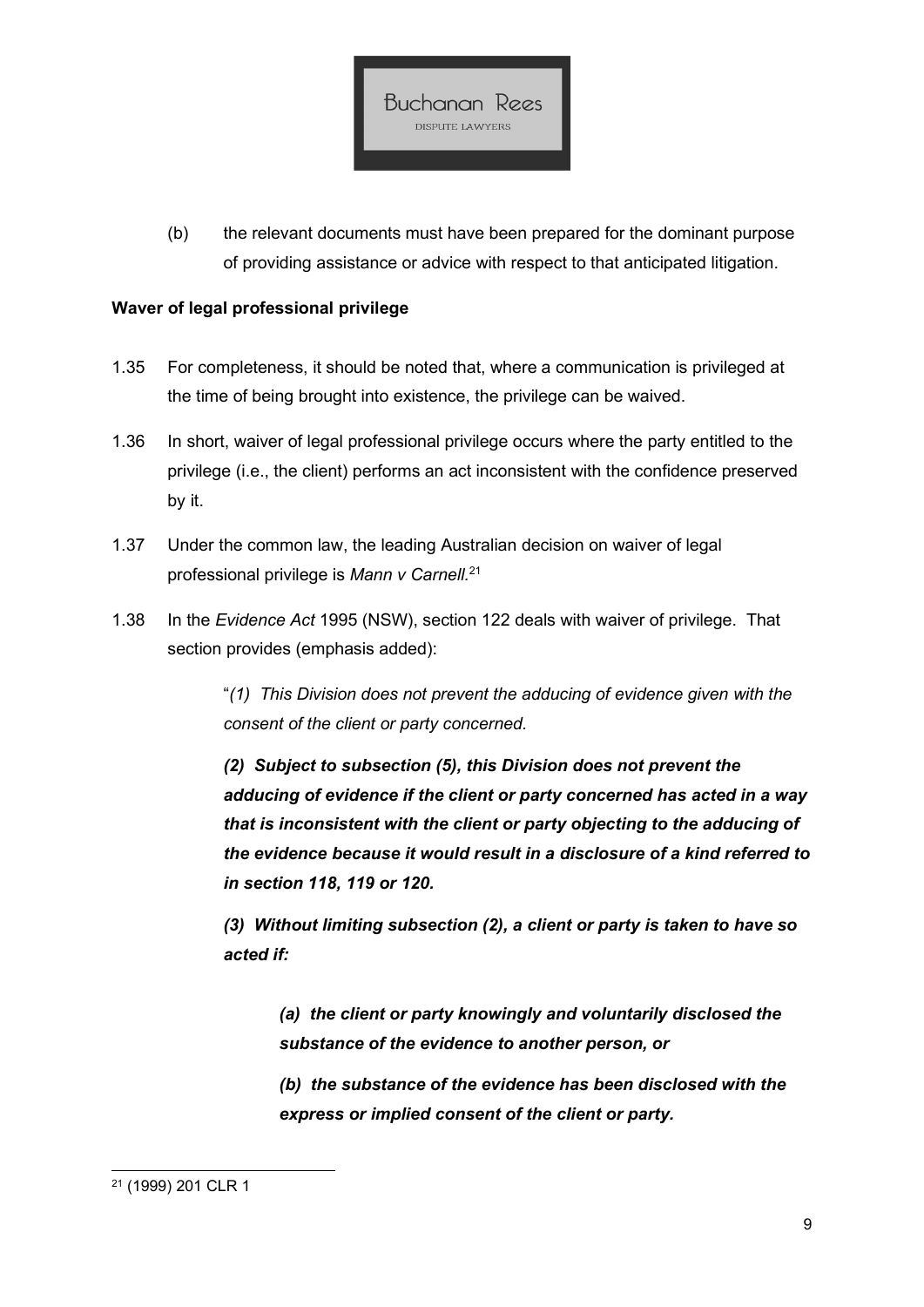

(4) The reference in subsection  $(3)(a)$  to a knowing and voluntary disclosure does not include a reference to a disclosure by a person who was, at the time of the disclosure, an employee or agent of the client or party, or of a lawyer of the client or party, unless the employee or agent was authorised by the client, party or lawyer to make the disclosure.

(5) A client or party is not taken to have acted in a manner inconsistent with the client or party objecting to the adducing of the evidence merely because:

(a) the substance of the evidence has been disclosed:

(i) in the course of making a confidential communication or preparing a confidential document, or

- (ii) as a result of duress or deception, or
- (iii) under compulsion of law, or

(iv) if the client or party is a body established by, or a person holding an office under, an Australian law - to the Minister, or the Minister of the Commonwealth, the State or Territory, administering the law, or part of the law, under which the body is established or the office is held, or

(b) of a disclosure by a client to another person if the disclosure concerns a matter in relation to which the same lawyer is providing, or is to provide, professional legal services to both the client and the other person, or

(c) of a disclosure to a person with whom the client or party had, at the time of the disclosure, a common interest relating to the proceeding or an anticipated or pending proceeding in an Australian court or a foreign court.

(6) This Division does not prevent the adducing of evidence of a document that a witness has used to try to revive the witness's memory about a fact or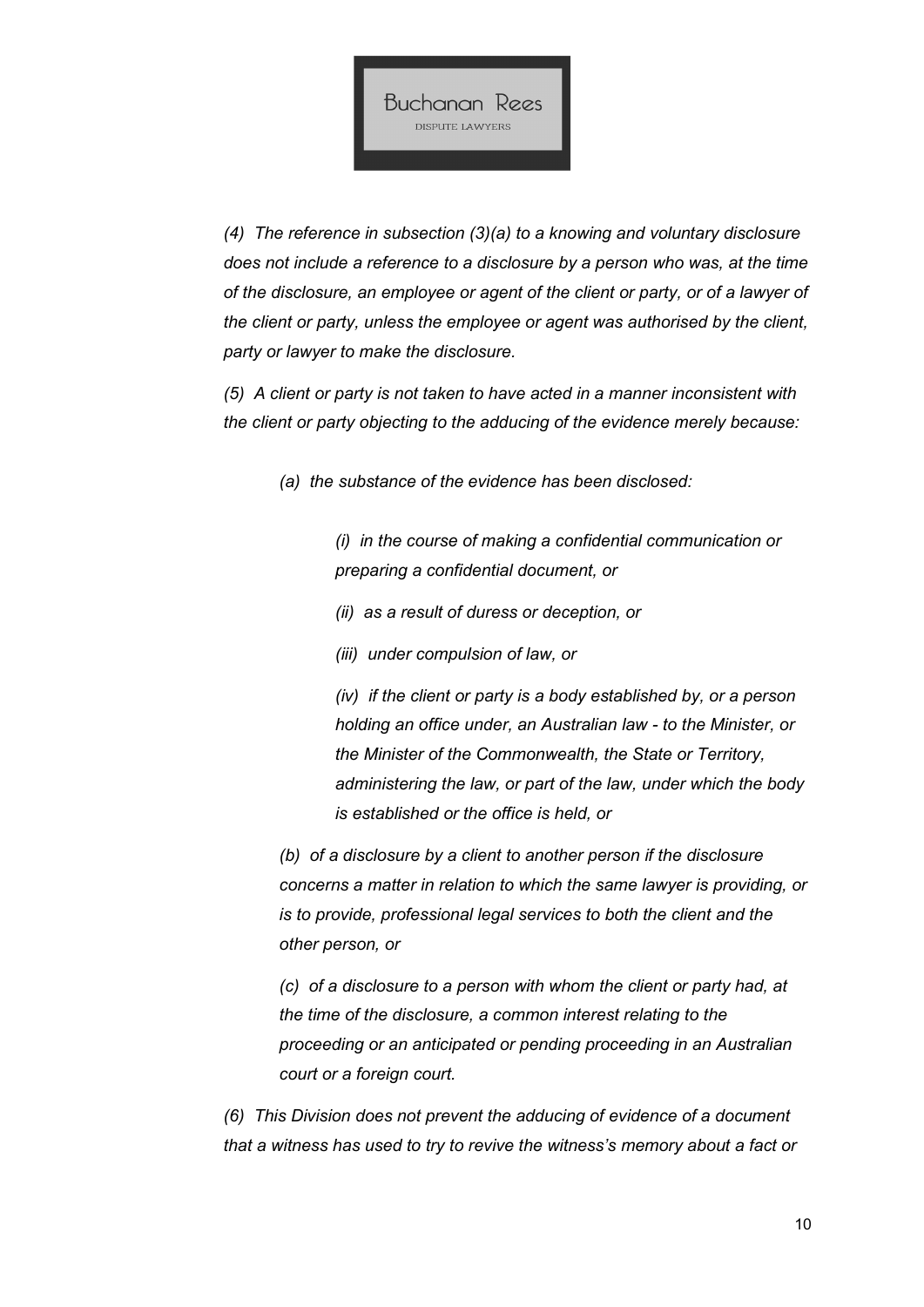

opinion or has used as mentioned in section 32 (Attempts to revive memory in court) or 33 (Evidence given by police officers)."

- 1.39 Analysis of the circumstances which may give rise to waiver of legal professional privilege could fill another paper in itself. For present purposes, it is sufficient to note that:
	- (a) waiver may be express or implied;
	- (b) where it is express, it usually consists of an intentional act (such as providing to a third party who owes no duty of confidentiality a document recording privileged legal advice);
	- (c) where it is implied, the waiver may be unintentional or inadvertent (e.g., putting into issue in legal proceedings the state of mind of a party in circumstances where legal advice received by that party is likely to have contributed to its state of mind); and
	- (a) once it is waived, legal professional privilege is lost (with the result that the party which had been entitled to the privilege can no longer validly claim it in any context).

# 2. THE DIFFICULTIES AND COMPLEXITIES IN IDENTIFYING THESE ELEMENTS FOR IN-HOUSE LAWYERS (AND CHALLENGES IN RESPECT OF PRIVILEGE FOR IN-HOUSE LAWYERS)

### Close relationships with the executive and management

- 2.1 It is well established that legal professional privilege applies where legal advice is given by an in-house lawyer in the same way as where it is given by an external legal adviser.<sup>22</sup>
- 2.2 Under the uniform *Evidence Acts*, that position is confirmed by the definition of "client", which includes:

<sup>&</sup>lt;sup>22</sup> Attorney General for the Northern Territory vs Kearney (1995) 158 CLR 510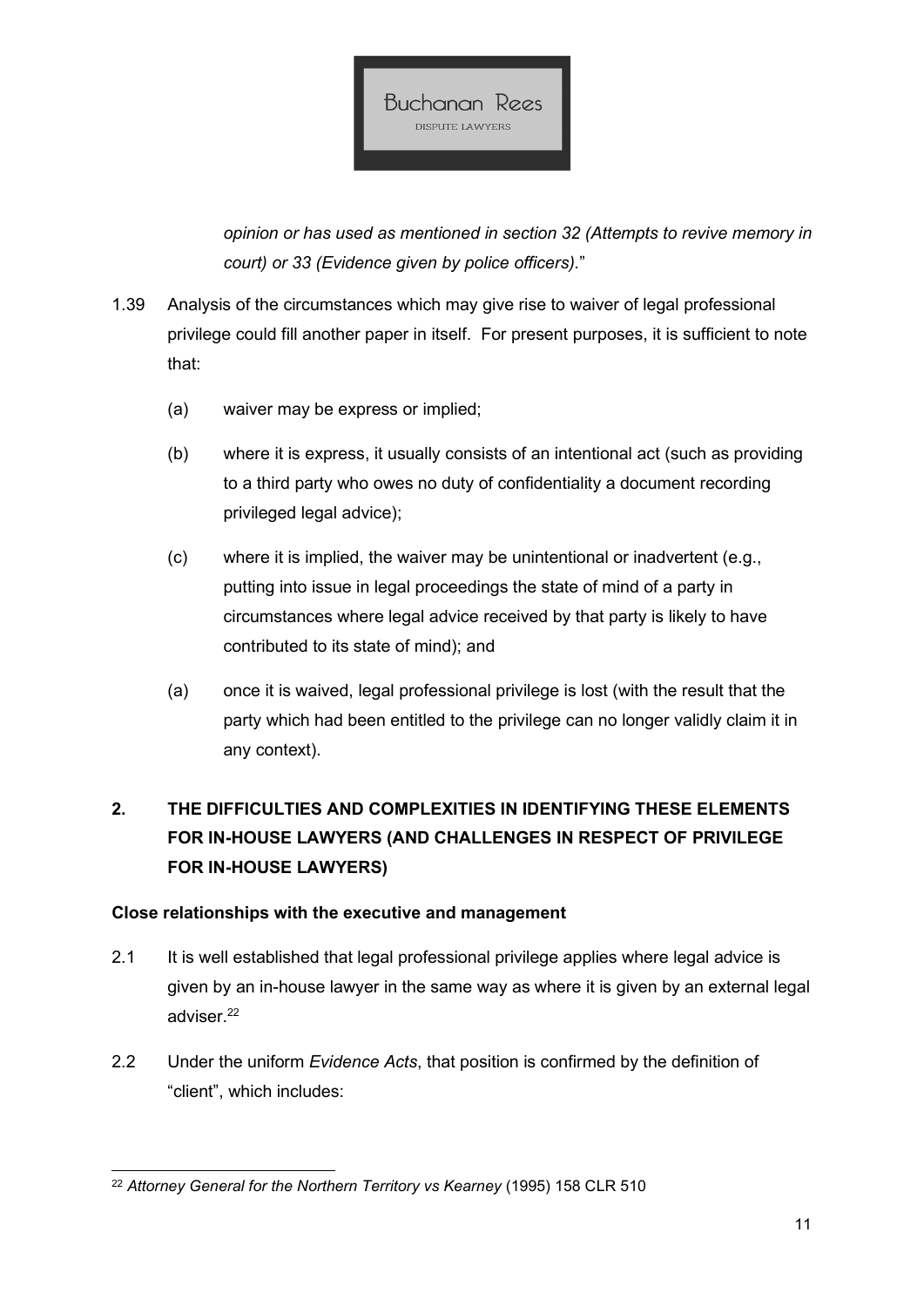

"a person or body who engages a lawyer to provide legal services or who employs a lawyer (including under a contract of service)".<sup>23</sup>

- 2.3 However, unlike external legal advisers:
	- (a) an in-house lawyer is, by definition, employed by the client;
	- (b) in substance, an in-house lawyer has only one client and it is the same client for all matters (even though in-house lawyers may work with numerous different people involved in the commercial side of their organisation); and
	- (c) in many instances, reporting lines are such that an in-house lawyer reports to a non-lawyer employed by the same organisation (particularly where the inhouse lawyer is the General Counsel, and therefore the most senior lawyer employed by the organisation).
- 2.4 In combination, these factors have the result that an in-house lawyer will often develop close relationships with the executive and management in his or her organisation. In some cases, the very nature of the employment relationship can lead to an in-house lawyer having a desire to please their client (who is also their employer) in relation to the advice they provide.
- 2.5 Yet, that situation is problematic in the context of legal professional privilege. That is because the privilege applies only to communications that are made in the course of a professional relationship between the client and the lawyer. In those circumstances, although the word does not appear in section 118 or 119 of the uniform Evidence Acts, a critical aspect of legal professional privilege is the independence of the lawyer, in performing his or her legal function.
- 2.6 In Waterford v Commonwealth,  $24$  Brennan J explained that independence is necessary:

" … in order that the personal loyalties, duties or interests of the adviser should not influence the legal advice which he gives or the fairness of his

<sup>23</sup> See, e.g., Evidence Act 1995 (NSW), s.117(1); Evidence Act 1995 (Cth), s.117(1)

<sup>24</sup> (1987) 163 CLR 54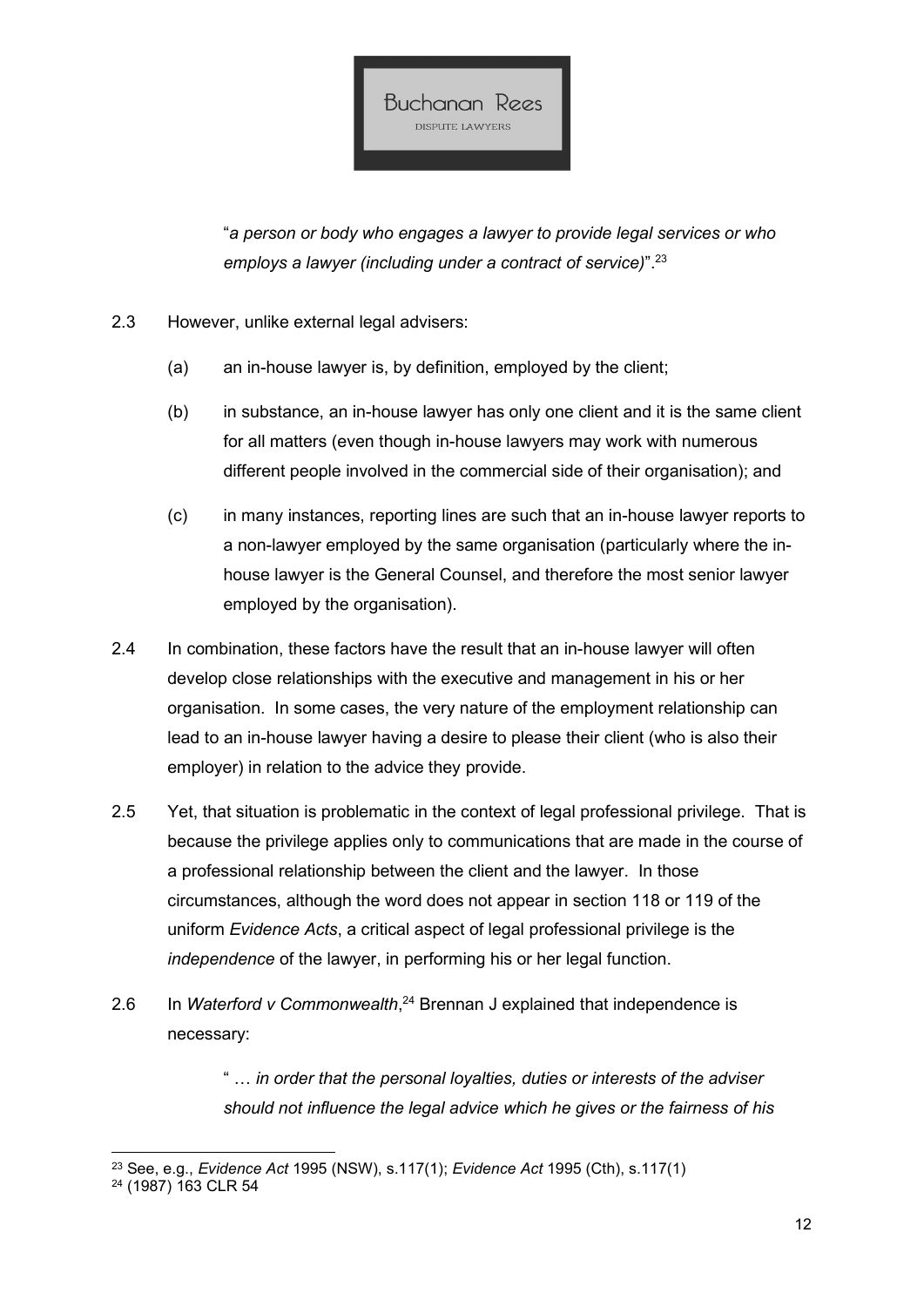

conduct of litigation on behalf of his client." 25

- 2.7 In Seven Network Ltd v News Ltd,<sup>26</sup> News Limited claimed privilege over 22 documents. Most of those documents were internal communications between company executives and the Chief General Counsel. However, the evidence showed that the Chief General Counsel was closely involved in the making of commercial decisions, including that he was:
	- (a) a director or alternate director of six companies in the News Ltd corporate group;
	- (b) a member of the Partnership Executive Committee, and
	- (c) actively involved in commercial negotiations.
- 2.8 In those circumstances, Seven Network contended that the Chief General Counsel did not have the independence required for legal professional privilege to apply.
- 2.9 In relation to 17 of the 22 documents in question, the Federal Court agreed, ruling that the dominant purpose test was not satisfied because the Court was not convinced that the Chief General Counsel was acting in a legal role or that the claims for privilege were based on an independent and impartial legal appraisal. $27$ Importantly, Tamberlin J observed that:
	- (a) " … courts recognise that being a lawyer employed by an enterprise does not of itself entail a level of independence. Each employment will depend on the way in which the position is structured and executed"; $^{28}$  and
	- (b) although the commercial reality is that in-house lawyers may provide commercial advice, legal professional privilege is an issue of:

13

<sup>25</sup> At 70

<sup>26</sup> [2005] FCA 142

 $27$  At 38. This ruling was made even though some of the 17 documents were labelled "Privileged – contains legal advice" 28 At 4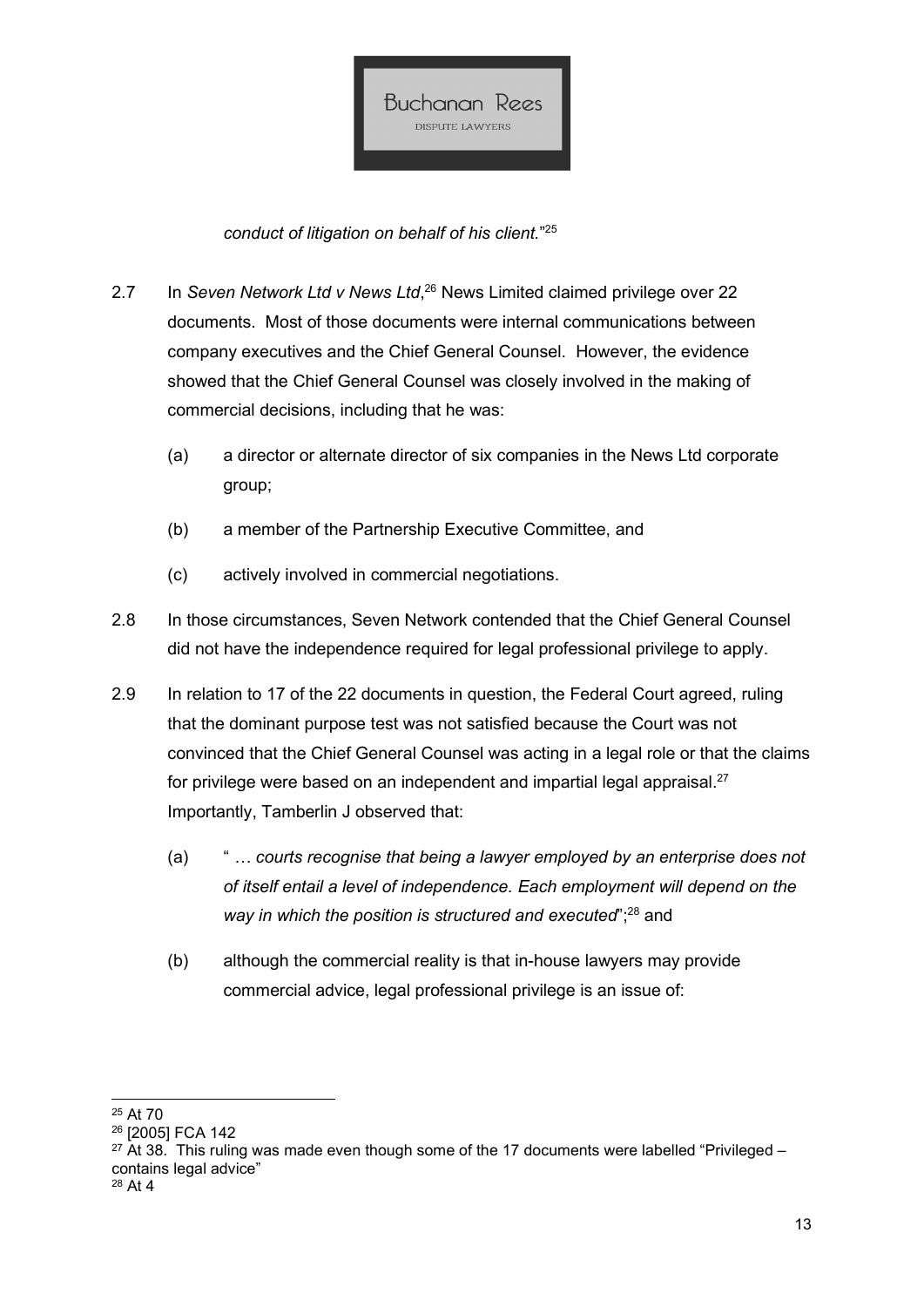

"the fact and degree and involves a weighing of the relative importance of the identified purpose".<sup>29</sup>

### Separating what is a commercial or a privileged communication

- 2.10 Another factor which is relevant in determining whether particular communications involving in-house lawyers are privileged is the fact that the line between legal advice and non-legal (or commercial) advice can much more easily become blurred with respect to in-house lawyers than with respect to external legal advisers.
- 2.11 To a large extent, that blurring of the lines arises from the fact that in-house lawyers are often required to perform both legal and commercial functions, rather than legal functions only.
- 2.12 In the Sydney Airports case referred to above, Spigelman CJ said:

"An in-house solicitor is, by reason of his or her position, more likely to act for purposes unrelated to legal proceedings than an external solicitor who, in the normal course, has no relevant function other than that involving legal proceedings and/or legal advice. An in-house solicitor may very well have other functions. Accordingly, in determining whether or not a document was brought into existence for a purpose which was both privileged and dominant, the status of the legal practitioner is not irrelevant."<sup>30</sup>

- 2.13 It is important to recognise that it is not only the propensity for in-house lawyers to take on non-legal titles (such as Company Secretary or Head of Risk) which can generate doubt over whether the dominant purpose test is satisfied by particular communications to which they are a party.
- 2.14 In fact, the problem can arise if the in-house lawyer becomes in any way involved in commercial deliberations or decision-making. In other words, even without taking on an additional title, an in-house lawyer may sometimes perform a non-legal function.

<sup>29</sup> At 5

<sup>30</sup> [2005] NSWCA 47 at [24]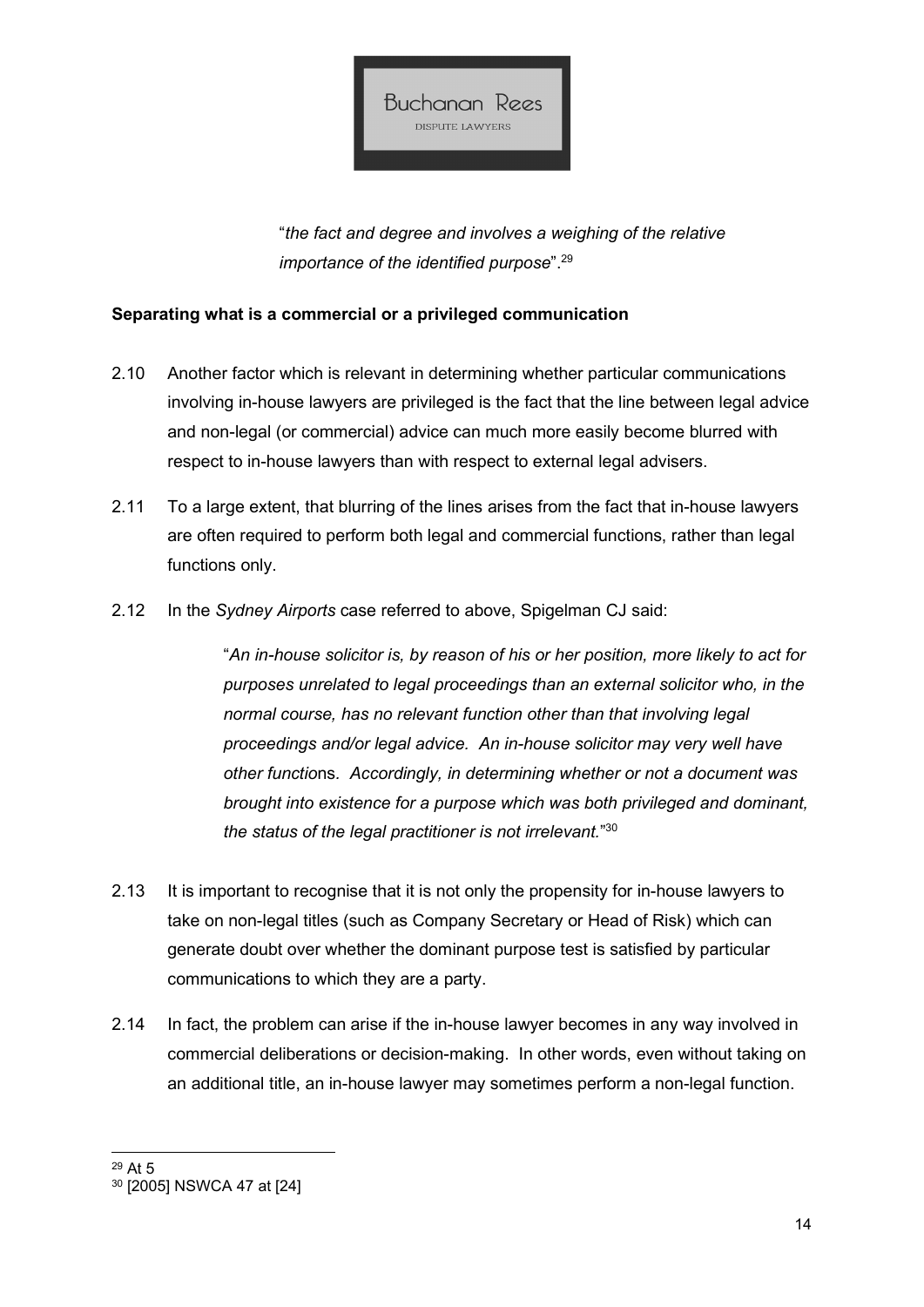

- 2.15 Indeed, the non-legal nature of a function will often be more obvious (and therefore, easier for the in-house lawyer to recognise) if it comes with a different title. For example:
	- (a) an in-house lawyer who is also the company secretary may find it relatively easy to clearly delineate the functions associated with each of those roles; and
	- (b) on the other hand, an in-house lawyer who has only one title but sits on an internal committee which deliberates on, and makes recommendations to the Bord about, commercial matters (albeit with legal advice from the in-house lawyer being part of that process) might find it more difficult to draw a line between legal and commercial functions.

## 3. STRATEGIES TO ATTRACT PRIVILEGE TO COMMUNICATIONS FOR IN-HOUSE **LAWYERS**

- 3.1 Notwithstanding the title of this section of the paper, it will be clear from what is said above that each communication either has the elements required for legal professional privilege (namely, a communication which is confidential and satisfies the dominant purpose test) or it does not. It would be wrong to think that in-house lawyers can adopt strategies which will "attract" privilege to communications that otherwise would not be privileged because they don't have those elements.
- 3.2 A better way to characterise the tips below is to think of them as strategies for inhouse lawyers to be able to evidence the fact that communications are privileged (if seeking to maintain a claim for privilege before a Court), where that is genuinely the case.
- 3.3 Of course, in the context of a Court considering whether a communication involving an in-house lawyer is privileged, none of the following matters is determinative by itself. However, each of them can assist in demonstrating that the elements required for legal professional privilege to apply are present.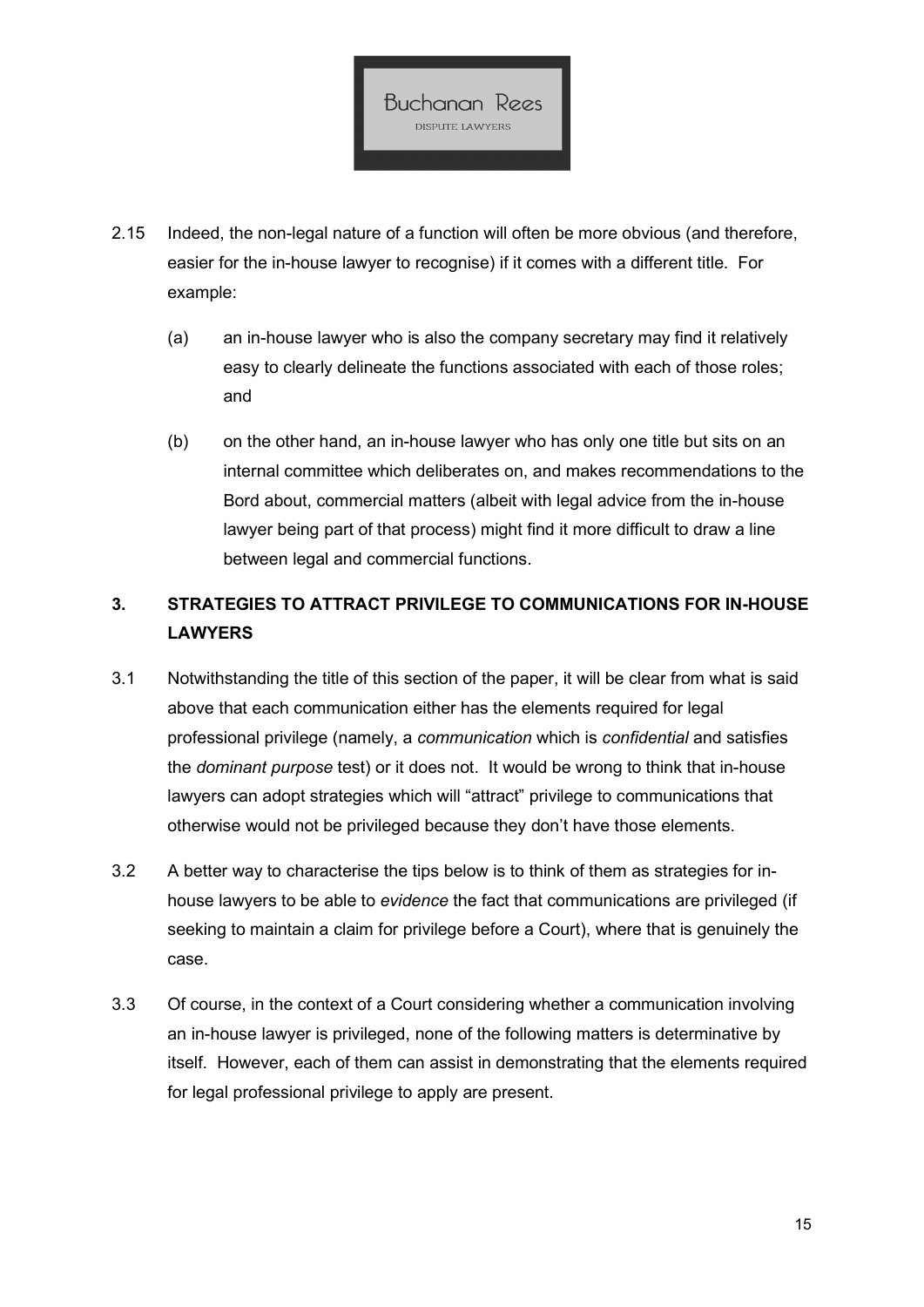

### Careful structuring of employment arrangements

- 3.4 It can sometimes be overlooked that a contract of employment contains a description of the role and responsibilities of the employee and it is a matter for the contracting parties (the organisation and the employee) as to how detailed that description should be.
- 3.5 It may assist in evidencing the fact that particular communications involving an inhouse lawyer are privileged if his or her contract of employment is drafted in such a way as to emphasise the legal nature of the role; in particular, with the primary responsibility being the provision of legal advice to the organisation.
- 3.6 Further, it is contrary to the notion of independence if an in-house lawyer's key performance indicators or remuneration/reward structure include criteria that are relevant in assessing whether the business has been financially successful (e.g., profit level). If a Court sees that an in-house lawyer is incentivised by the business achieving greater financial success, it may be more cautious about accepting a submission that the lawyer's advice is truly independent.
- 3.7 Another factor falling broadly under the umbrella of "employment arrangements" which can be sometimes be critical in establishing to a Court that certain communications are privileged is whether the relevant in-house lawyer has a current practising certificate.
- 3.8 If an organisation requires that each of its in-house lawyers maintains a current practising certificate, this may well assist in showing that those in-house lawyers are acting in a professional legal capacity and have the requisite independence from the organisation for privilege to apply to their communications.

### Independence policies

- 3.9 Written policies of the organisation can also assist in demonstrating that legal advice given by an in-house lawyer is independent.
- 3.10 If there is a policy which states clearly that the function of the in-house lawyer is to provide independent legal advice (and that commercial people within the organisation must not apply pressure which might undermine that independence), that may well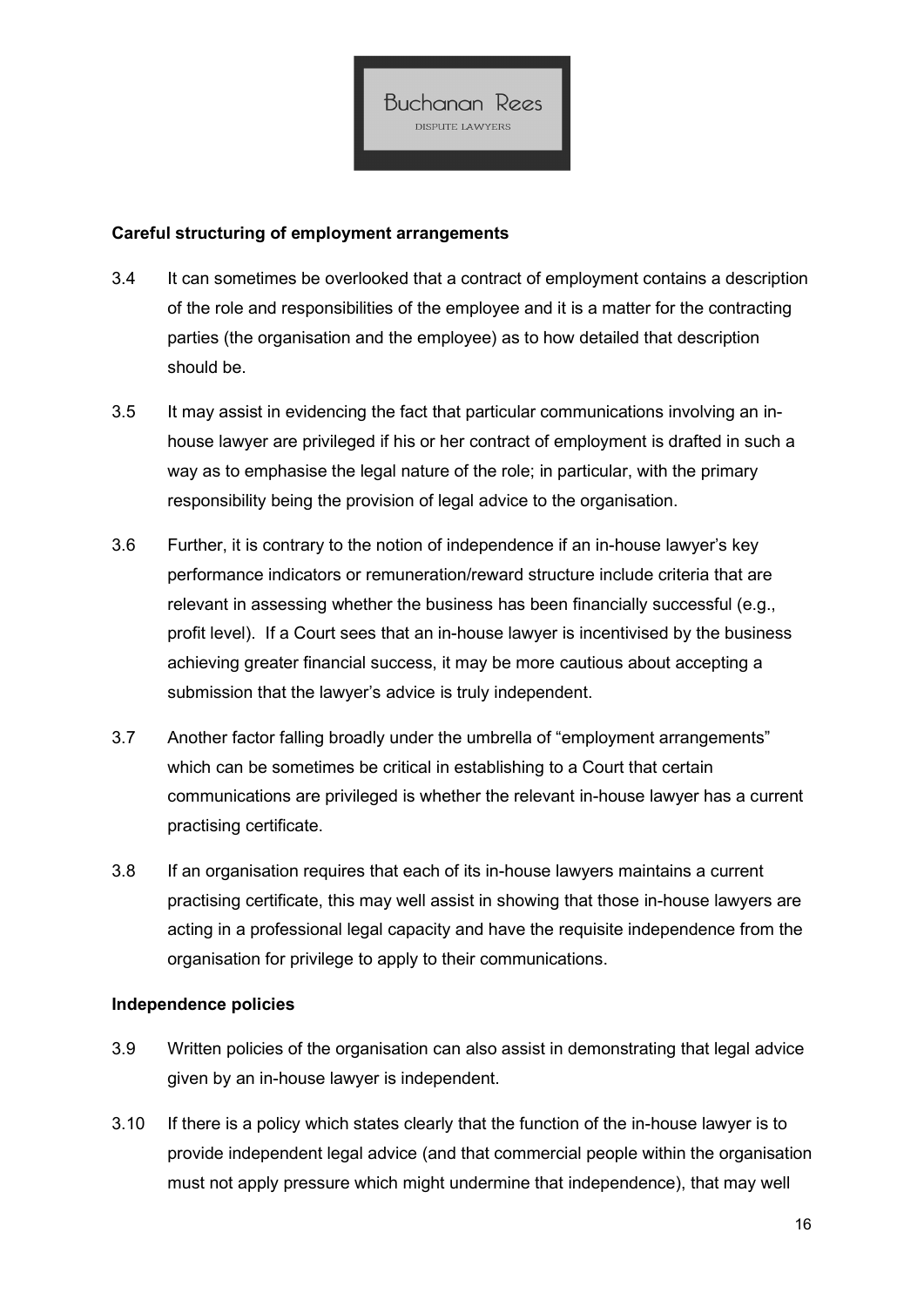

assist in evidencing to a Court that communications involving the in-house lawyer are privileged.

### Reporting lines

- 3.11 Reporting lines are another factor which can sometimes undermine a contention that the elements for legal professional privilege are present.
- 3.12 Where an in-house lawyer reports to a non-lawyer, it can be difficult to persuade a Court that the advice of the more junior person:
	- (a) is independent; and
	- (b) satisfies the dominant purpose test.
- 3.13 Therefore, where a party is seeking to establish before a Court that communications involving an in-house lawyer are privileged, it is better if the relevant in-house lawyer reports to another in-house lawyer.
- 3.14 As noted above, where the in-house lawyer is the most senior lawyer employed by the organisation (e.g., the General Counsel), that will normally not be possible. In those circumstances, matters such as those referred to above (employment arrangements and independence policies) can become even more significant.

#### Identifying the capacity in which any particular communication is made

- 3.15 It almost goes without saying that, if an in-house lawyer performs both legal and nonlegal functions, it will assist in establishing the existence of privilege over communications sent or received in the legal function if the non-legal functions are kept entirely separate.
- 3.16 It follows that in respect of each piece of work they perform, an in-house lawyer should be very clear in their own mind as to which "hat" they are wearing. To the extent that this flows through to other indicia (such as the title used in an email signoff), they should also be very clear to others on the same point.
- 3.17 Further, it does no harm to: